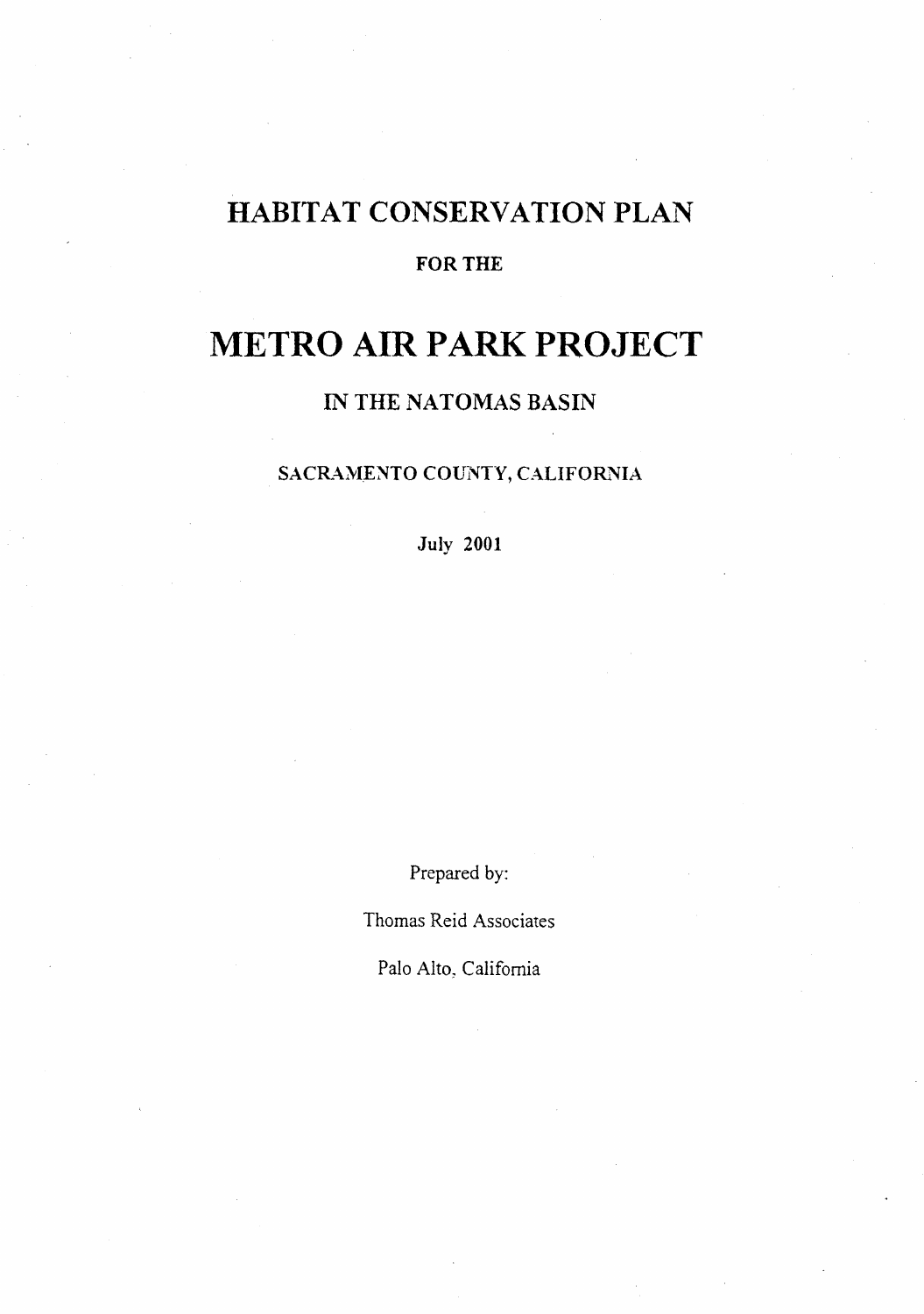| I.  |           |                                                                             |  |  |  |  |  |  |
|-----|-----------|-----------------------------------------------------------------------------|--|--|--|--|--|--|
|     | А.        |                                                                             |  |  |  |  |  |  |
|     | <b>B.</b> |                                                                             |  |  |  |  |  |  |
|     | C.        |                                                                             |  |  |  |  |  |  |
|     |           | 1.                                                                          |  |  |  |  |  |  |
|     |           | 2.                                                                          |  |  |  |  |  |  |
|     |           |                                                                             |  |  |  |  |  |  |
|     |           | a.<br>$\mathbf b$ .                                                         |  |  |  |  |  |  |
|     |           |                                                                             |  |  |  |  |  |  |
|     |           | c.                                                                          |  |  |  |  |  |  |
|     |           | 3.                                                                          |  |  |  |  |  |  |
|     |           | 4.                                                                          |  |  |  |  |  |  |
|     |           | 5.                                                                          |  |  |  |  |  |  |
|     |           | Installation of Giant Garter Snake Deterrent along Lone Tree Road  16<br>6. |  |  |  |  |  |  |
|     | D.        |                                                                             |  |  |  |  |  |  |
| II. |           | BIOLOGICAL DATA AND SPECIES OF SPECIAL CONCERN 17                           |  |  |  |  |  |  |
|     | А.        |                                                                             |  |  |  |  |  |  |
|     |           | 1.                                                                          |  |  |  |  |  |  |
|     |           | Habitat Communities at Off-Site Improvement Sites20<br>2.                   |  |  |  |  |  |  |
|     | <b>B.</b> |                                                                             |  |  |  |  |  |  |
|     |           | 1.                                                                          |  |  |  |  |  |  |
|     |           | 2.                                                                          |  |  |  |  |  |  |
|     |           | 3.                                                                          |  |  |  |  |  |  |
|     |           | 4.                                                                          |  |  |  |  |  |  |
|     |           | 5.                                                                          |  |  |  |  |  |  |
|     |           | 6.                                                                          |  |  |  |  |  |  |
|     |           | 7.                                                                          |  |  |  |  |  |  |
|     |           | 8.                                                                          |  |  |  |  |  |  |
|     |           | 9.                                                                          |  |  |  |  |  |  |
|     |           | 10.                                                                         |  |  |  |  |  |  |
|     |           | 11.                                                                         |  |  |  |  |  |  |
|     |           | 12.                                                                         |  |  |  |  |  |  |
|     | C.        |                                                                             |  |  |  |  |  |  |
|     |           |                                                                             |  |  |  |  |  |  |
|     |           | 1.                                                                          |  |  |  |  |  |  |
|     |           | 2.                                                                          |  |  |  |  |  |  |
|     | D.        |                                                                             |  |  |  |  |  |  |
|     |           | 1.                                                                          |  |  |  |  |  |  |
|     |           | 2.                                                                          |  |  |  |  |  |  |
|     |           | 3.<br>Status of Natomas Basin Conservancy Mitigation Program38              |  |  |  |  |  |  |
|     |           | 4.                                                                          |  |  |  |  |  |  |
|     | Ε.        |                                                                             |  |  |  |  |  |  |
|     |           | Consistency with Recommendations in Draft Recovery<br>1.                    |  |  |  |  |  |  |
|     |           |                                                                             |  |  |  |  |  |  |

### **TABLE OF CONTENTS**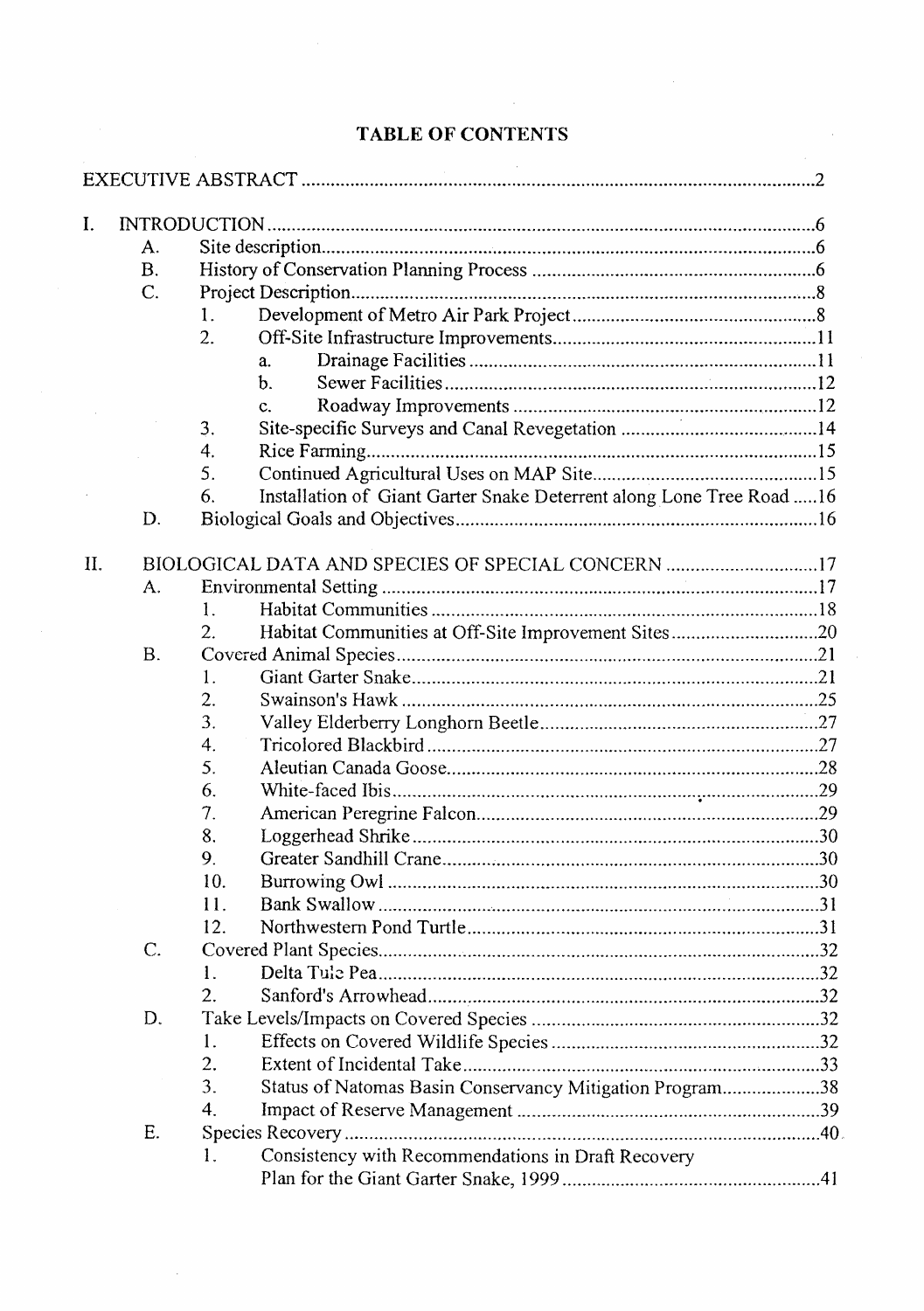| А.              |    |                                                                   |  |
|-----------------|----|-------------------------------------------------------------------|--|
|                 | 1. |                                                                   |  |
|                 |    | a.                                                                |  |
|                 |    | $\mathbf b$ .                                                     |  |
|                 | 2. |                                                                   |  |
|                 |    | Metro Air Park Property Owners Association42<br>a.                |  |
|                 | 3. |                                                                   |  |
|                 | 4. |                                                                   |  |
|                 |    | a.                                                                |  |
|                 | 5. |                                                                   |  |
| <b>B.</b>       |    |                                                                   |  |
|                 | 1. |                                                                   |  |
|                 | 2. |                                                                   |  |
|                 |    | a.                                                                |  |
|                 | 3. |                                                                   |  |
|                 | 4. |                                                                   |  |
|                 | 5. |                                                                   |  |
|                 | 6. |                                                                   |  |
|                 | 7. |                                                                   |  |
| $\mathcal{C}$ . |    |                                                                   |  |
|                 | 1. |                                                                   |  |
|                 |    | a.                                                                |  |
|                 |    | b.                                                                |  |
|                 |    | c.                                                                |  |
|                 |    | d.                                                                |  |
|                 |    | e.                                                                |  |
|                 |    | f.                                                                |  |
|                 |    | Aleutian Canada Goose, White-faced Ibis, Bank<br>g.               |  |
|                 |    | Swallow, Peregrine Falcon, Greater Sandhill Crane,                |  |
|                 |    | Valley Elderberry Longhorn Beetle, Delta Tule Pea,                |  |
|                 |    |                                                                   |  |
|                 | 2. |                                                                   |  |
|                 |    | a.                                                                |  |
|                 |    | Measures to Reduce Take on Giant Garter Snake 59<br>$\mathbf b$ . |  |
|                 |    |                                                                   |  |
|                 |    | c.<br>d.<br>Measures to Reduce Take on Valley Elderberry          |  |
|                 |    |                                                                   |  |
|                 |    |                                                                   |  |
|                 |    | e.                                                                |  |
|                 |    | f.                                                                |  |
|                 |    | g.                                                                |  |
|                 |    | Measures to Reduce Take on American Peregrine Falcon  62<br>h.    |  |
|                 |    | i.                                                                |  |
|                 |    | J.                                                                |  |
|                 |    | k.                                                                |  |
|                 |    | 1.                                                                |  |
|                 |    | Measures to Reduce Take on Northwestern Pond Turtle 63<br>m.      |  |
|                 |    | Measures to Reduce Take on Delta Tule Pea and Sanford's<br>n.     |  |
|                 |    |                                                                   |  |
|                 | 3. | Special Provisions for Off-Site Infrastructure Improvements 64    |  |
|                 | 4. |                                                                   |  |
|                 |    |                                                                   |  |

 $\bar{\boldsymbol{\beta}}$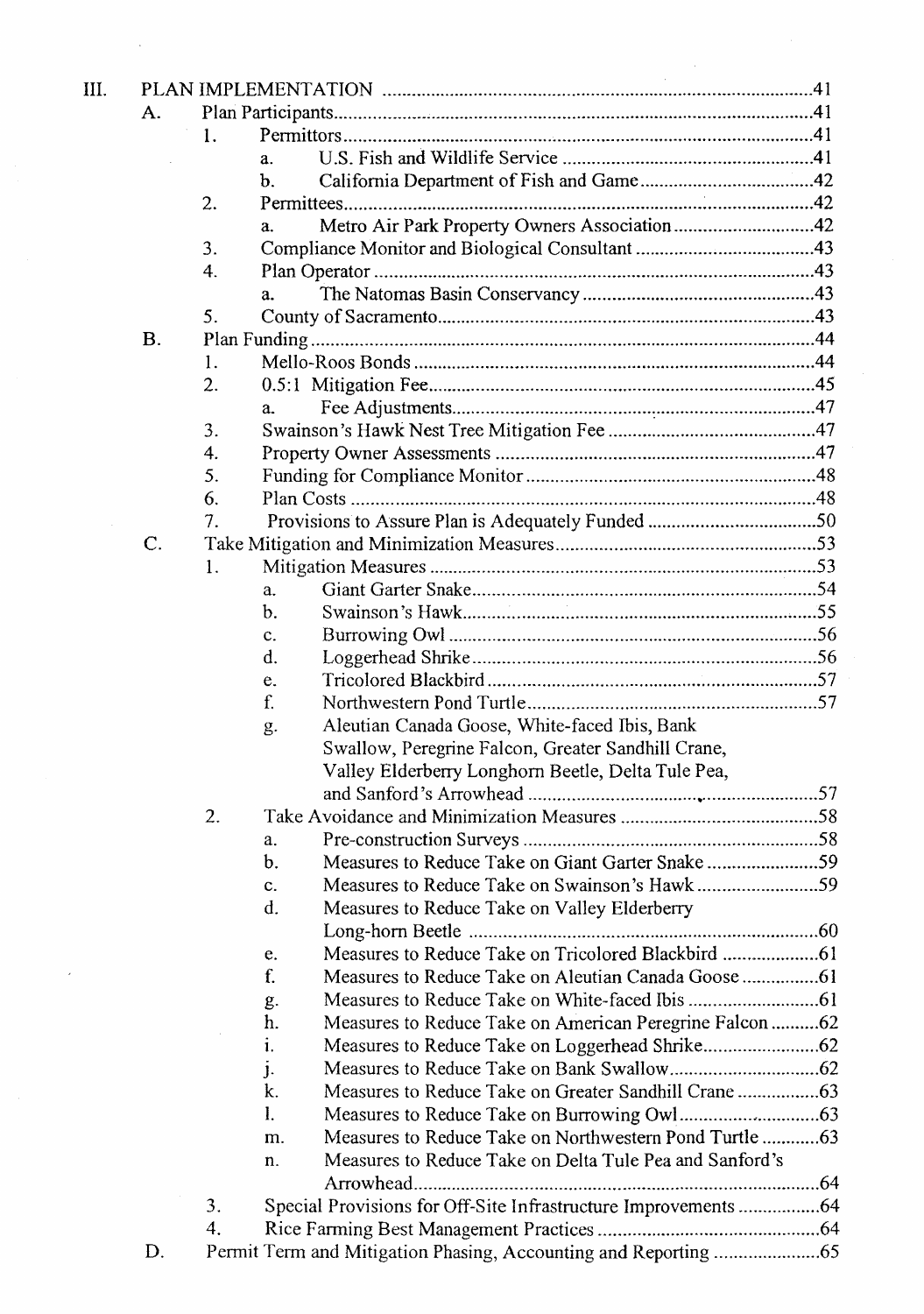|                    |    | 1.               |                                                                     |     |
|--------------------|----|------------------|---------------------------------------------------------------------|-----|
|                    |    | 2.               |                                                                     |     |
|                    |    | 3.               |                                                                     |     |
|                    |    | 4.               |                                                                     |     |
|                    | E. |                  |                                                                     |     |
|                    |    | 1.               |                                                                     |     |
|                    |    | $\overline{2}$ . |                                                                     |     |
|                    | F. |                  |                                                                     |     |
|                    |    | 1.               |                                                                     |     |
|                    |    | 2.               |                                                                     |     |
|                    |    | 3.               | Decreases in Water Delivery/Water Delivery Failure to Lone Tree C70 |     |
|                    |    | 4.               |                                                                     |     |
|                    |    | 5.               |                                                                     |     |
|                    |    | 6.               | Toxic Spills and Illegal Dumping of Toxic Materials 73              |     |
|                    | G. |                  |                                                                     |     |
|                    |    | l.               | Enforcement of the Section (10(a)(1)(B) and Section 2081 Permits74  |     |
|                    |    |                  | a <sub>z</sub>                                                      |     |
|                    |    |                  | b.                                                                  |     |
|                    |    | 2.               |                                                                     |     |
|                    |    | 3.               |                                                                     |     |
|                    |    |                  | a.                                                                  |     |
|                    |    |                  | b.                                                                  |     |
|                    |    | 4.               |                                                                     |     |
|                    |    | 5.               |                                                                     |     |
|                    |    | 6.               |                                                                     |     |
|                    |    | 7.               |                                                                     |     |
|                    |    |                  |                                                                     |     |
| IV.                |    |                  |                                                                     |     |
|                    | Α. |                  |                                                                     |     |
|                    | Β. |                  |                                                                     |     |
|                    | C. |                  |                                                                     |     |
| $\mathbf{V}$       |    |                  | PERSONS AND ORGANIZATIONS CONSULTED.                                | .82 |
|                    |    |                  |                                                                     |     |
|                    |    |                  |                                                                     |     |
|                    |    |                  | <b>LIST OF TABLES</b>                                               |     |
| TABLE <sub>1</sub> |    |                  |                                                                     |     |
|                    |    |                  | LISTED, CANDIDATE, AND OTHER SPECIES COVERED BY THE                 |     |
|                    |    |                  |                                                                     |     |
|                    |    |                  |                                                                     |     |
| TABLE <sub>2</sub> |    |                  | TIER ONE INITIAL ON AND OFF-SITE INFRASTRUCTURE IMPROVEMENTS 10     |     |
| TABLE <sub>3</sub> |    |                  |                                                                     |     |
|                    |    |                  |                                                                     |     |
| TABLE <sub>4</sub> |    |                  |                                                                     |     |
|                    |    |                  |                                                                     |     |
| TABLE 5            |    |                  |                                                                     |     |

MITIGATION FEE COMPONENTS PER ACRE DEVELOPED FOR SWAINSON'S HA WK NEST TREE MITIGATION ................................. .